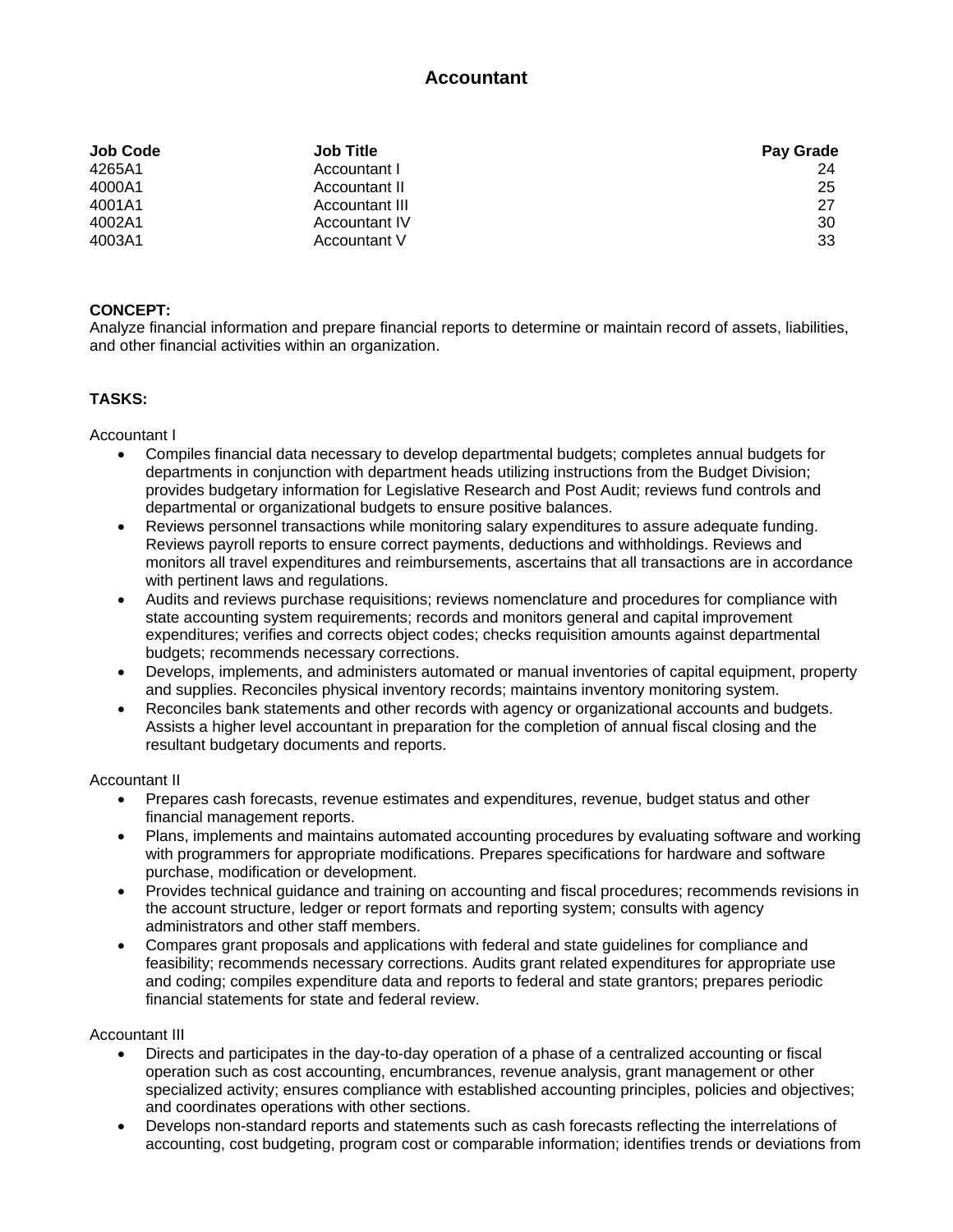standards; evaluates and predicts the effects of changes in operating programs/systems; identifies management needs and refines account structures or reports accordingly.

- Analyzes changes in technology or services provided to determine effects on costs in providing services and/or goods; develops and prepares cost allocation plans and rates by estimating utilization of services and estimating costs of operation, such as equipment, labor and other expenses.
- Provides technical assistance and training to agency staff on accounting and fiscal procedures; recommends revisions in account structure and ledger or report formats and reporting systems; consults with agency administrators and other staff members.
- Develops solutions to operational problems and proposes changes in accounting systems; assists subordinates in the resolution of difficult accounting problems; responds to inquiries pertaining to accounting procedures and policies.
- Compiles grant proposals and applications with federal and state guidelines for compliance; audits grant expenditures for appropriate use and coding; compiles reports for grantors; and prepares periodic financial statements for state and federal review.
- Assists with the preparation of departmental budgets through the development of detailed expenditure and allocation information; prepares financial impact statements and reports of current and projected budget expenditures.
- May be responsible for completion of the agency's annual budget.
- May lead projects or oversee lower level professional accounting staff.

## Accountant IV

- Supervises internal accounting of all receipts and expenditures of a large financial operation; assigns and supervises the auditing of invoices and vouchers for accuracy, propriety, and requisite authority; maintains internal control system.
- Develops non-standard reports and statements such as cash forecasts reflecting the interrelation of accounting, cost budgeting, program cost or comparable information; identifies trends or deviations from standards; evaluates and predicts the effects of changes in operating programs/systems; identifies management informational needs and refines account structures or reports accordingly.
- Supervises the compilation of financial data necessary for budget preparation and annual reports; works with vendors, federal agencies, political subdivisions on complex issues; may be responsible for completion of the agency's annual budget.
- Develops solutions to operational problems and proposes changes in complex accounting systems; assists subordinates in the resolution of difficult accounting problems; responds to inquiries pertaining to accounting procedures and policies.

## Accountant V

- Plans and directs through subordinate supervisors the activities of an accounting unit engaged in the preparation and maintenance of financial, budgetary or payroll records; researches and develops necessary cost accounting forms for effective fiscal control; coordinates multi-unit accounting methods and fiscal record keeping.
- Administers the accounting and fiscal operations of an agency with extensive field and office fiscal operations; participates in the more complex accounting, auditing, and fiscal operations; develops systems and procedures for agency fiscal operations and enforces compliance; trains and develops professional employees.
- Provides technical guidance on accounting and fiscal procedures; recommends revisions in the account structure, ledger or report formats and reporting systems; consults with agency administrators and other officials.
- Implements cost allocation for setting rates for services and/or goods; responses to inquiries regarding rates, billing and costs; ensures accounting system is in compliance with internal standards, governmental regulations and standard accounting practices.
- Implements new manual or computer-based accounting, billing or budgeting system for financial accounting, management reporting, cost allocation and budget preparation.
- Implements investment policy; communicates with investment consultants, investment managers, and investment custodian to explain policy, monitor activities and ensure policy compliance; directs the compilation of financial, investment and statistical reports; assists in the development of policy statements and guidelines.

## **LEVELS OF WORK**

Class Group consists of five classes.